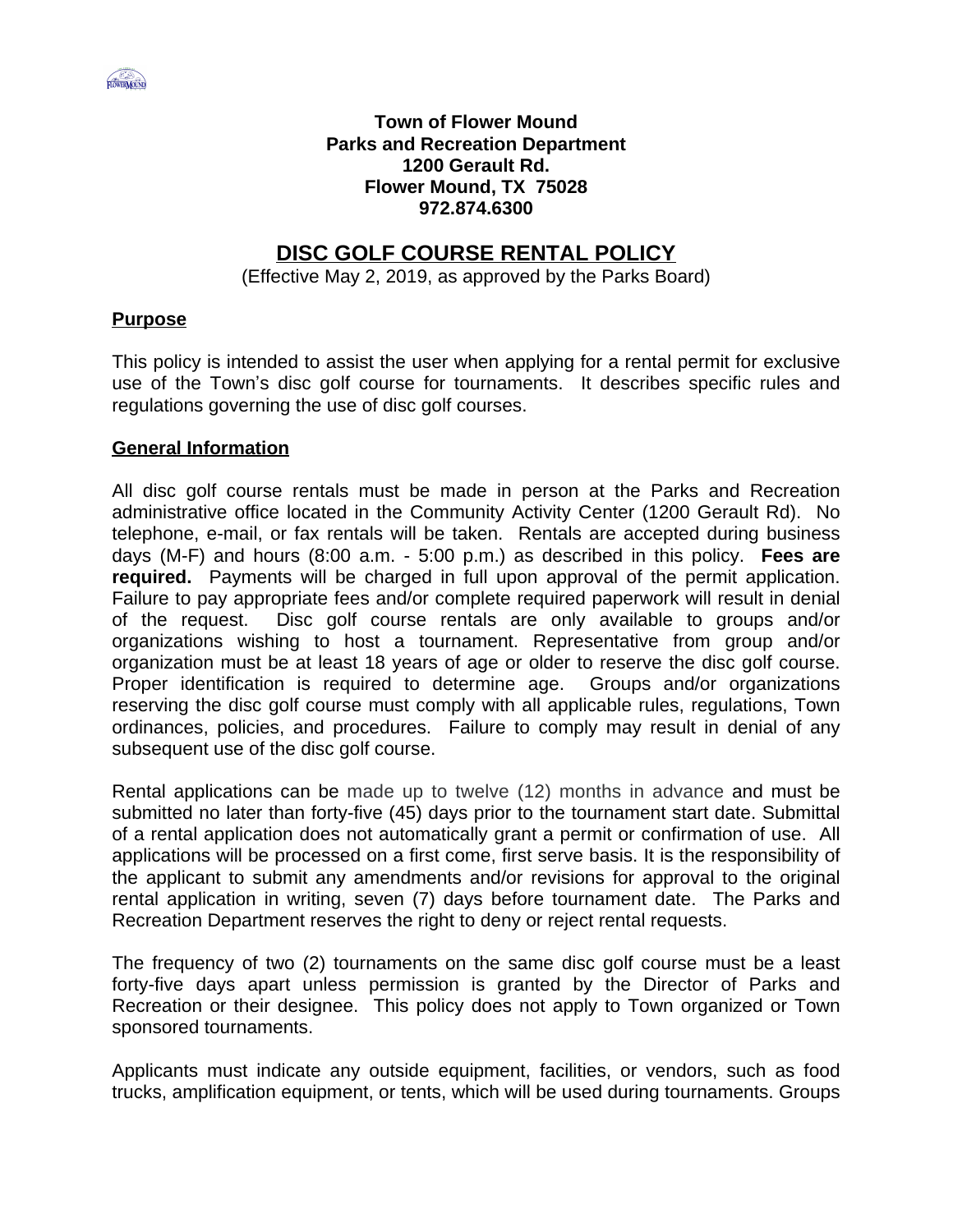and/or organizations may be required to apply for a special use permit through the Town's Environmental Services Division as determined by the Director of Parks and Recreation or their designee based on the scope, size, and site plan of the tournament.

## **Cancelation and Refund Policy**

The Town of Flower Mound Reserves the right to cancel or postpone any activities due to weather, unsafe playing conditions, or any other reason that might endanger the safety of the players or public.

- $\triangleright$  Cancellations must be made in writing and submitted to the Parks and Recreation Department during normal business hours.
- $\triangleright$  If cancellation is received sixty (60) days or more prior to the scheduled tournament date, applicant will receive a full refund minus a \$35.00 processing fee.
- $\triangleright$  All cancellations received with less than 60 days' notice but more than thirty (30) days' notice will not be entitled to a refund for the rental fee. Deposit will be refunded in full.
- $\triangleright$  No refunds will be granted within thirty (30) days of event unless the cancellation of the tournament is a decision made by the Parks and Recreation Department due to severe weather conditions or course playability, in such an event the deposit and processing fees will be refunded in full.
- $\triangleright$  Requests for a refund must be received, in writing, no later than fourteen (14) days after the scheduled tournament. Rescheduling in lieu of a refund is permitted based upon the availability of time slots. In order to be considered for approval, the tournament must be rescheduled no later than fourteen (14) days after the date of the original scheduled tournament. Failure to submit a request for a refund or to reschedule in the timeframe noted forfeits the opportunity for a refund or rescheduling in lieu of a refund.

# **Rental Fees**

Checks, cash, and credit cards are acceptable methods of payment. Please make checks payable to the Town of Flower Mound.

- $\triangleright$  Rental fee for tournaments One (1) Day Tournament: \$200.00 Two (2) Day Tournament: \$360.00 Tournament Deposit: \$200.00
- $\triangleright$  Tournament rentals will be limited to a maximum of six (6) hours per day and will receive exclusive use of the disc golf course (if requested). Applicant will work with the Parks and Recreation Department to determine tournament hours.
- Groups and/or Organizations must submit a Certificate of Liability Insurance for commercial general liability insurance, which provides bodily injury and property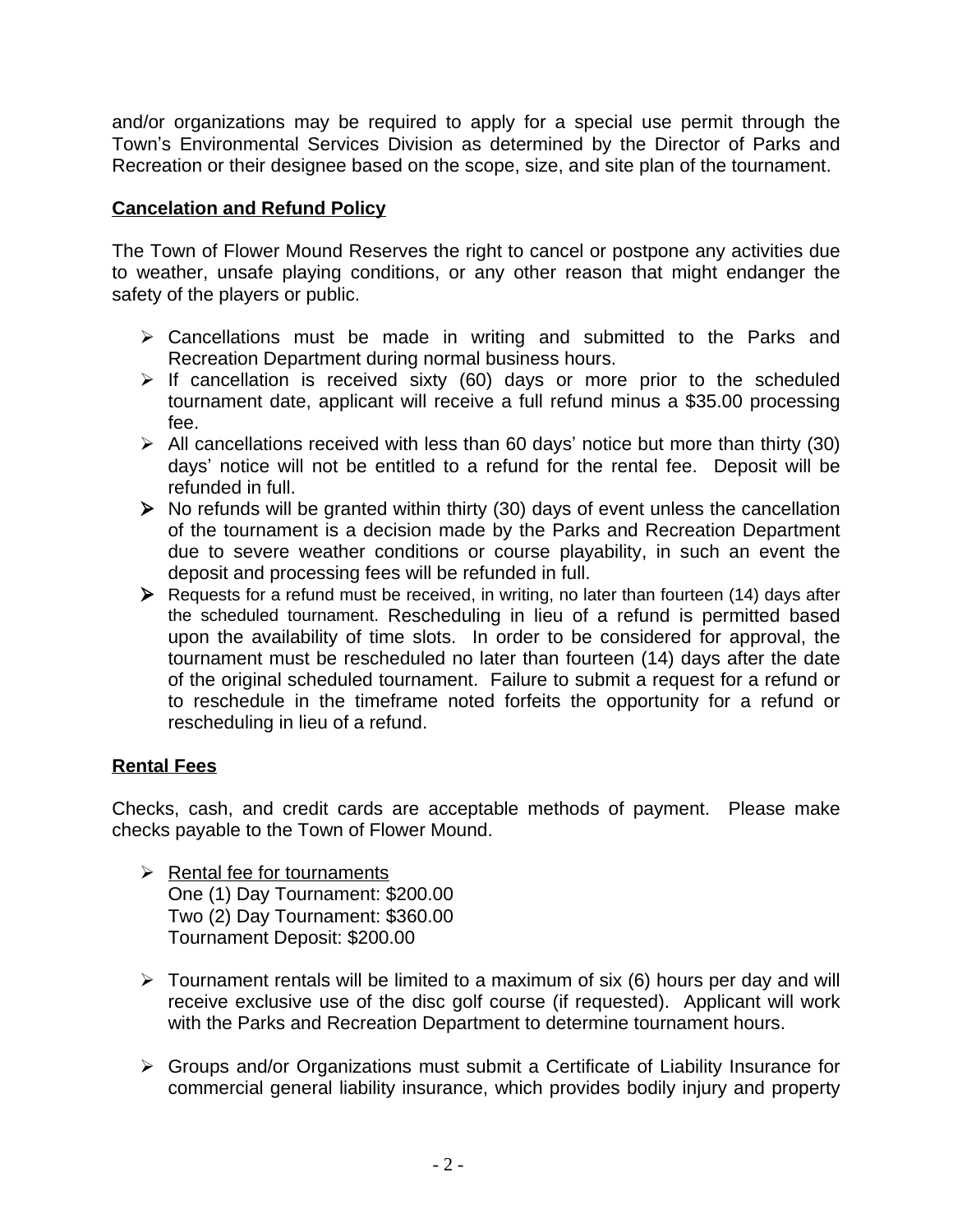damage coverage at limits not less than \$1,000,000 combined single limit per occurrence. The Town of Flower Mound shall be named as an additional insured on the certificate, listing the date(s) and location of the tournament.

- $\triangleright$  User agrees to indemnify and hold harmless the Town of Flower Mound, its officers, agents, and employees from and against any claims for damages to persons or property arising out of any use of the disc golf course and its premises by user. The user does hereby assume all liability and responsibility for bodily injuries, claims, or suits for damages to persons or property of whatsoever kind of character, whether real or asserted, occurring in connection with the use of the disc golf course by use, his or its agents, servants, employees, or subcontractors. The Town of Flower Mound assumes no responsibility for any property placed on or about the disc golf course.
- $\triangleright$  A Non-Sufficient Funds fee of \$25 will be assessed for any returned check to the Town of Flower Mound.

## **Rules and Regulations**

All permitted events, participants and guests, vendors and exhibitors shall abide by all Town rules, regulations, and ordinances. Permits can be terminated immediately at the discretion of local law enforcement authorities and/or the Town of Flower Mound Parks and Recreation Department, if the terms of the application are misrepresented, violated, or when public safety is threatened. Termination of the permit for cause will result in forfeiture of all fees and deposits.

- $\triangleright$  Hours Disc golf course use may not extend outside the hours of the approved rental request. No rentals will be allowed to continue thirty (30) minutes after sunset.
- $\triangleright$  Closed Course It shall be unlawful for any person to go on the course that has been designated a "Closed Course" and has been posted, unless for the purpose of course maintenance.
- $\triangleright$  Intended Use It shall be unlawful for any person to use the disc golf course for any activity other than its intended use except as authorized in writing by the Director of Parks and Recreation or their designee.
- $\triangleright$  Alcoholic Beverages It shall be unlawful to possess alcoholic beverages in any portion of a disc golf course.
- Siges Containers It shall be unlawful to possess glass beverage containers in any portion of a disc golf course.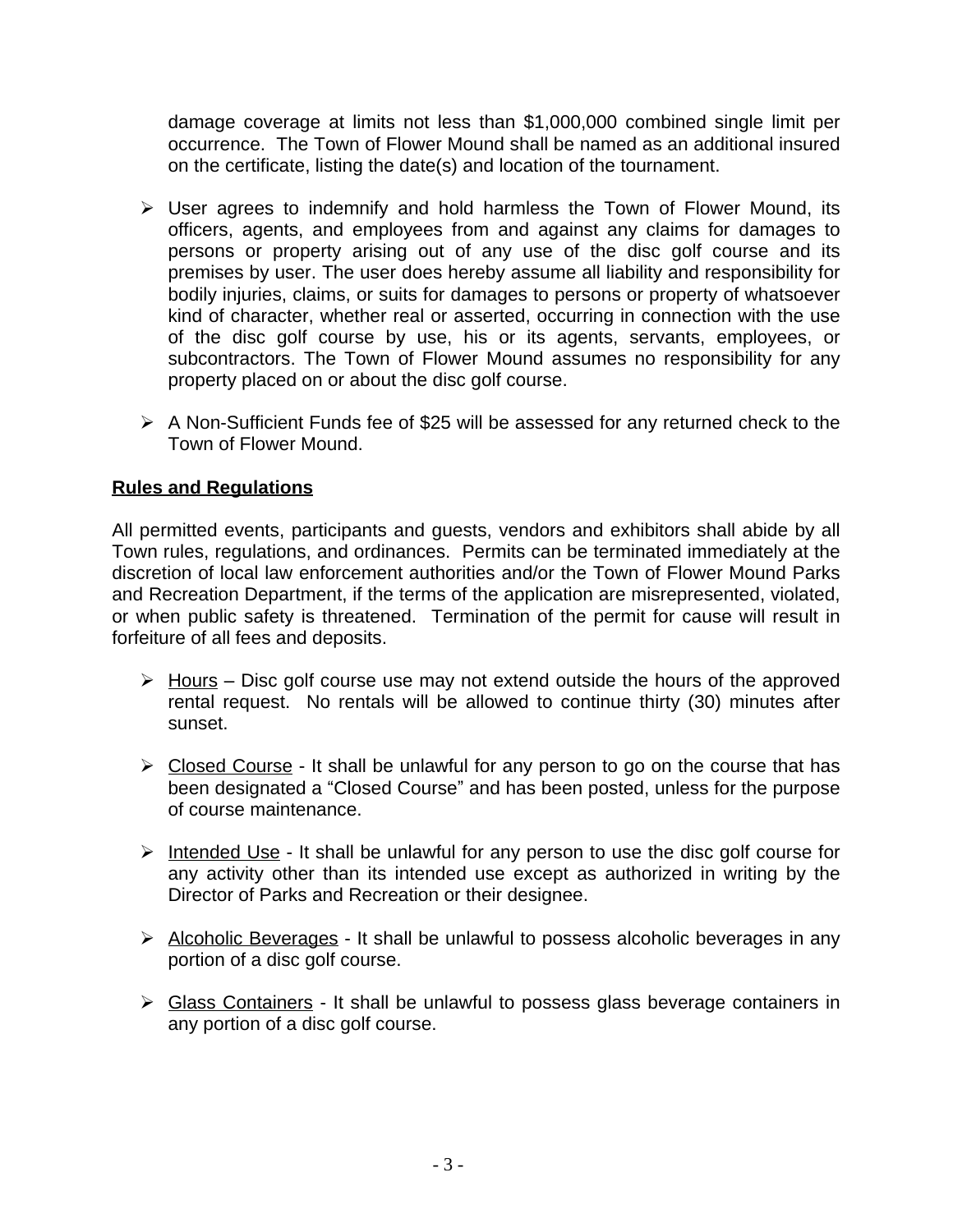- Animal Control *-* It shall be unlawful for any person to bring any animal onto any disc golf course that is not under the immediate control of the person by means of a leash or rope no longer than six feet.
- $\triangleright$  Smoking Smoking is prohibited on disc golf courses.
- $\triangleright$  Activity Disruption It shall be unlawful for any individual or group that has not received a disc golf course rental permit to prevent, interfere with, or obstruct in any manner any permitted activities, programs, or uses in a disc golf course.
- $\triangleright$  Refuse/Litter It shall be unlawful to leave garbage, cans, paper, or other refuse in a disc golf course anywhere other than in the receptacles provided.
- > Motor Vehicle Operation It shall be unlawful for any person to operate a motor vehicle in, on, upon, over, across, and/or through any disc golf course.
- Parking of Motor Vehicles It shall be unlawful for any person to leave, stand or park any motor vehicle in any area not designated for such purpose. designated parking areas do not exist and if not prohibited by appropriate signage, motor vehicles shall be parked on the street, adjacent to the curb, or, if there is not a curb, adjacent to the edge of the roadway, whether improved or unimproved.
- ▶ Overnight Camping and Parking It shall be unlawful for any person to camp, park a vehicle, or place camping equipment overnight in any disc golf course.
- Parking Obstruction It shall be unlawful for any person to leave, stand, or park any motor vehicle in any disc golf course, or on or along any street, in or adjacent to a disc golf course in such a manner as to block, obstruct, or otherwise render inaccessible or unusable a vehicle entryway or exit or traffic circulation lane. The Town shall be authorized to have such vehicle removed at the owners' expense.
- $\triangleright$  Weapons Possession It shall be unlawful for any person other than a federal, state, or local law enforcement officer or agent, to possess a loaded or unloaded firearm, (excluding handguns as authorized by the state concealed handgun statute), ammunition, bow and arrow, cross bow and arrows, any other type of loaded or unloaded projectile firing devices, in any disc golf course.
- $\triangleright$  Damage/Defacement It shall be unlawful to damage or deface any trees, plants, turf, structure, fence, bench, table, apparatus, or paved surface or other area.
- $\triangleright$  Damage Assessment Any person convicted of damaging or defacing any improvements, equipment, structures, or authorized materials in any disc golf course, regardless of whether such items are the property of the Town or of an individual or entity, or convicted of removing such items from any disc golf